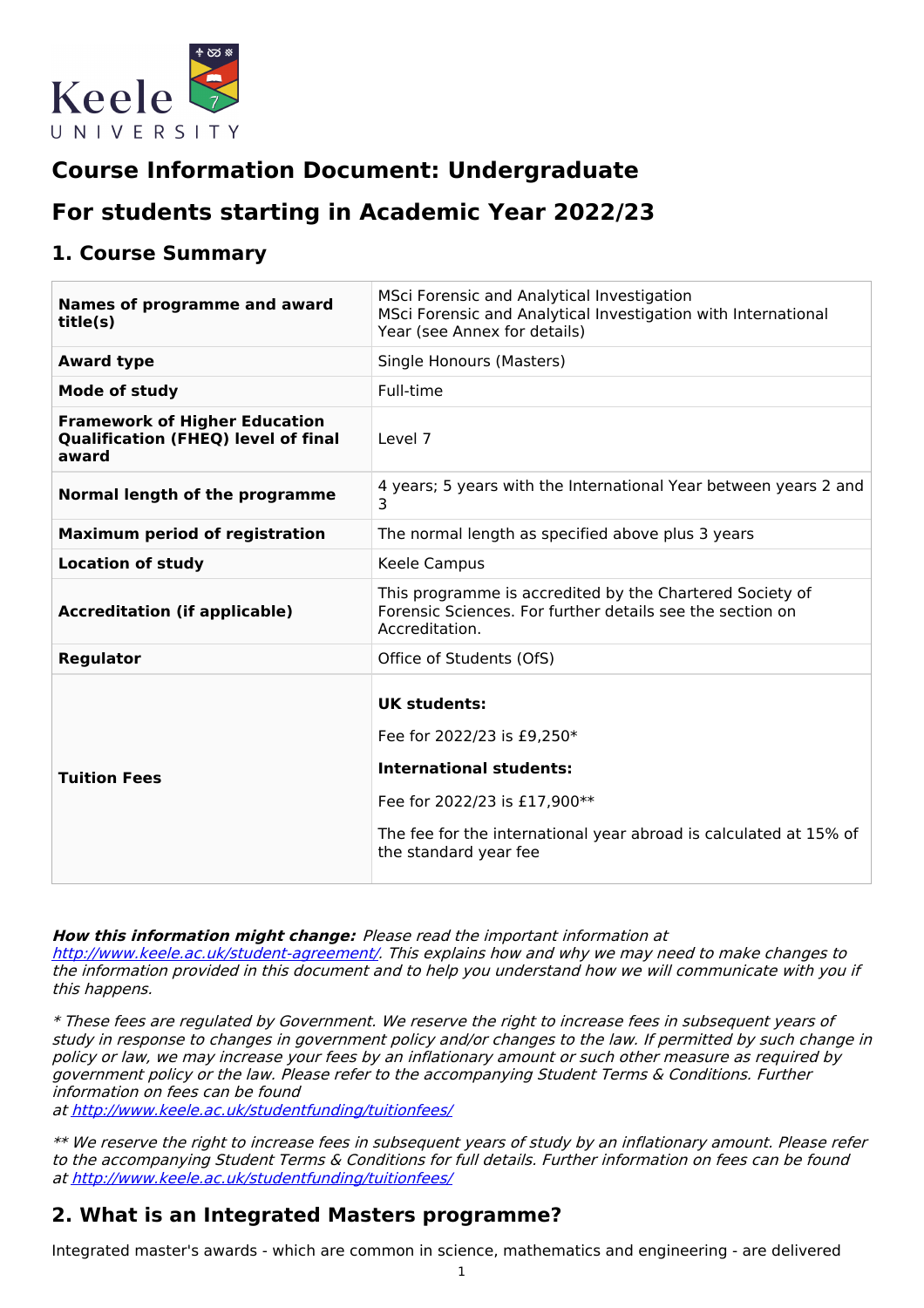through a programme that combines study at the level of a bachelor's degree with honours with study at master's level. As such, a student graduates with a master's degree after a single four-year programme of study. The Integrated Masters programme described in this document builds upon the three year Single Honours Forensic Science programme by adding a fourth year in which students study modules at an advanced level.

## **3. Overview of the Programme**

This four year undergraduate Masters programme aims to provide its graduates with a broad education in the core areas of forensic science, together with a sound theoretical and practical understanding of those analytical techniques that are of particular importance, not only to the analysis of forensic evidence, but also are applied to a wider range of materials within business and industry more generally.

The core curriculum encompasses key topics in forensic chemistry, analytical science, forensic biology and criminalistic science. This is complemented by study of the overarching forensic process, from the crime scene to the court which includes some emphasis on professional practice and an understanding of the roles of the crime scene investigator and the forensic scientist as an expert witness in the court.

Laboratory work features strongly across all years of the programme both to enable students to better understand the application of theoretical principles and to acquire a wide range of practical skills, including, in particular, the use of analytical instrumentation. Skills development is expanded, to include, in addition, a wide range of transferrable skills, through the team project in year 3 and the individual extended project all students undertake in the final year of the programme.

## **4. Aims of the programme**

The broad educational aims of the programme are informed by the QAA Benchmark Statement for Forensic Science and are given here according to three generic categories:

#### **Knowledge**

Overall the programme aims to:

- engender and develop an enthusiasm for forensic and analytical science and provide an intellectually stimulating and beneficial learning experience
- provide an education to master's level in key areas of analytical science, forensic chemistry, forensic biology and criminalistics
- enable development of a deep knowledge and experience of techniques relevant to the forensic and analytical sciences and their practical application across a range of relevant materials and samples
- engender a sound understanding of continuity of evidence and how the crime scene, the laboratory and the court contribute to the forensic and legal process
- foster a critical awareness of and engagement with current methods and techniques within the forensic and analytical sciences, some of which are at, or informed by, the forefront of the discipline

#### **Skills**

The programme will provide all students with opportunities to:

- develop practical, analytical, problem-solving and quantitative skills, including those related to experimental data analysis and the evaluation of evidence, within the forensic and analytical sciences, to master's level
- develop written and oral reporting skills to a level appropriate to the professional forensic or analytical scientist and the ability to convey scientific outcomes to non-scientists
- research, devise, plan, execute and report on an original investigation or research project within the discipline, both as an individual and as part of a team

#### **Employment**

The programme will enable all students to:

- acquire a clear understanding of the context within which the professional forensic scientist operates and recognition of the constraints and opportunities which that implies, including legal and ethical issues
- develop subject-specific knowledge and a range of technical and transferrable skills to enable entry to professional employment or doctoral level study
- develop a range of generic skills appropriate to the professional scientist including the ability to engage in independent learning appropriate to continuing professional development

## **5. What you will learn**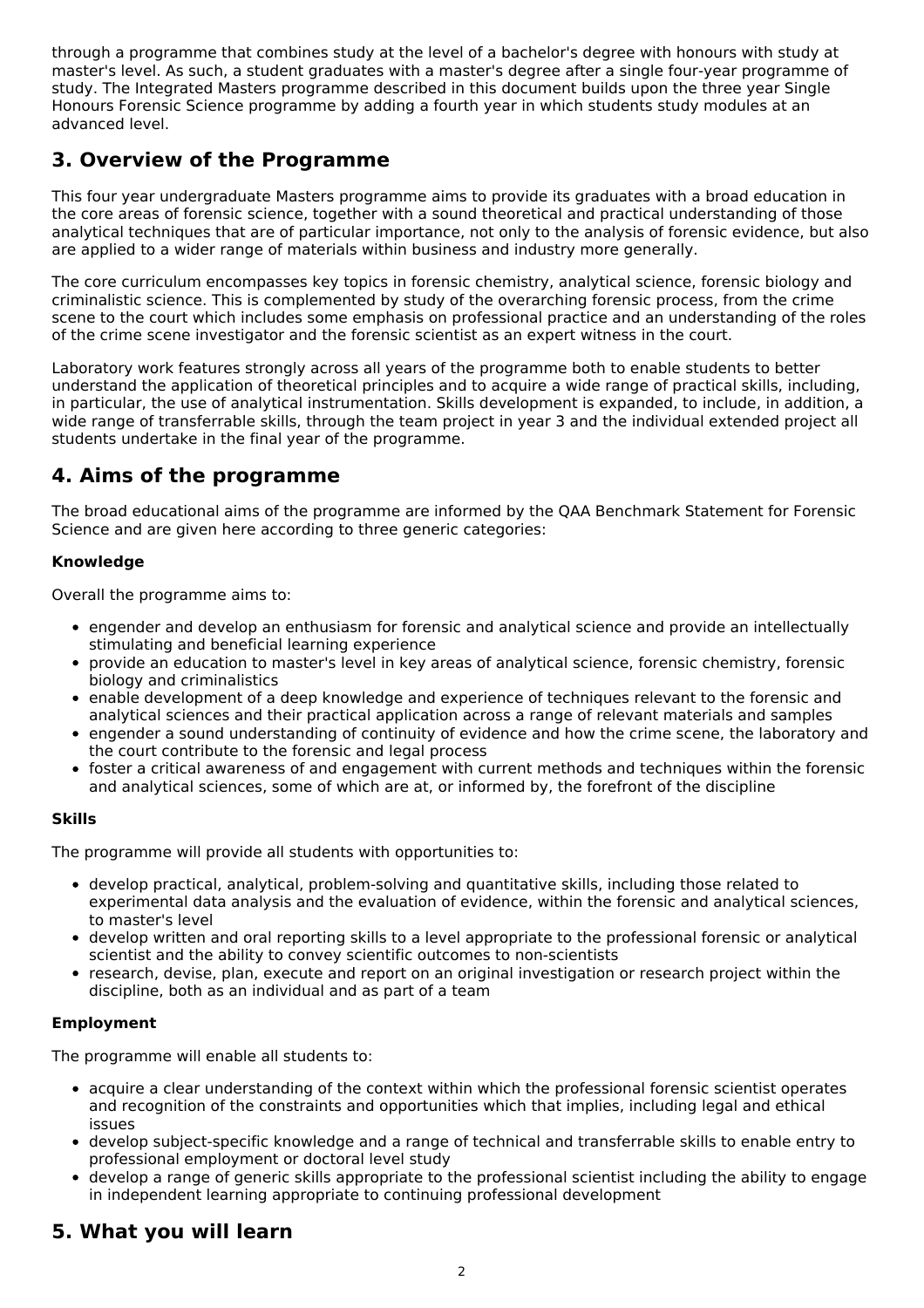The intended learning outcomes of the programme (what students should know, understand and be able to do at the end of the programme), can be described under the following headings:

- Subject knowledge and understanding
- Subject specific skills
- Key or transferable skills (including employability skills)

#### **Subject knowledge and understanding**

Successful students will be able to:

- Describe and explain in depth the principles of forensic chemistry, criminalistic science, analytical science and selected topics in forensic biology and possess competence in applying these principles to appropriate areas of the discipline.
- Critically assess a wide range of instrumental and other techniques relevant to the forensic and analytical sciences and use them competently to analyse a range of relevant materials and with regard to quality assurance issues
- Solve problems within forensic science by drawing on their scientific understanding and knowledge, and experience of experimental techniques
- Maintain an awareness of and engagement with current methods and techniques within the forensic and analytical sciences, some of which are at, or informed by, the forefront of the discipline
- Describe the place of forensic science within the legal framework and the role of the expert witness in court
- Engage effectively with the research literature across forensic and analytical science, use it to advance their understanding and apply it in practice
- Describe the legal and ethical issues which constrain the practice of the professional forensic or analytical scientist

### **Subject specific skills**

Successful students will be able to:

- Execute practical work and critically analyse the results from experiments or investigations and draw valid conclusions.
- Interpret and evaluate the significance of the results of a forensic investigation in the context of the circumstances of the crime, using appropriate statistical tools
- Prepare a written statement of expert testimony and defend it under cross-examination in a court setting
- Research, devise, plan, execute and report on an original investigation or research project within the discipline, both as an individual and as part of a team
- Work safely in the laboratory and manage risk assessments and other practices in a competent fashion.
- Select and utilise appropriate software, databases and other digital resources for the analysis and interpretation of instrumental and other laboratory data

### **Key or transferable skills (including employability skills)**

Successful students will be able to:

- Solve familiar, unfamiliar and complex problems with self-direction and originality, by clearly formulating the problem, identifying the key issues and generating different approaches to its solution
- Analyse, synthesise and summarise data and information critically and appreciate its limitations
- Assess the merits of contrasting theories, explanations and strategies
- Make critical judgements by acquiring a range of evidence and information then formulating and testing hypotheses
- Present complex concepts and information in a clear and concise manner, both orally, in writing and by other means and to interact and communicate effectively within a wide range of professional environments, including to non-scientific audiences
- Work both independently and as part of a team, to plan, organise and perform work efficiently and conscientiously in a timely way, and meet appropriate deadlines
- Take responsibility for their own learning and develop a habit of critical reflection upon that learning
- Utilise a wide range of ICT skills, including the use of databases, software packages and modern methods of communication
- Work within an ethical framework and according to ethical, honest and acceptable practices
- Develop confidence in their own understanding and skills as well as a self-critical attitude to their own work and achievements
- Develop an adaptable and flexible approach to study, work and work-life balance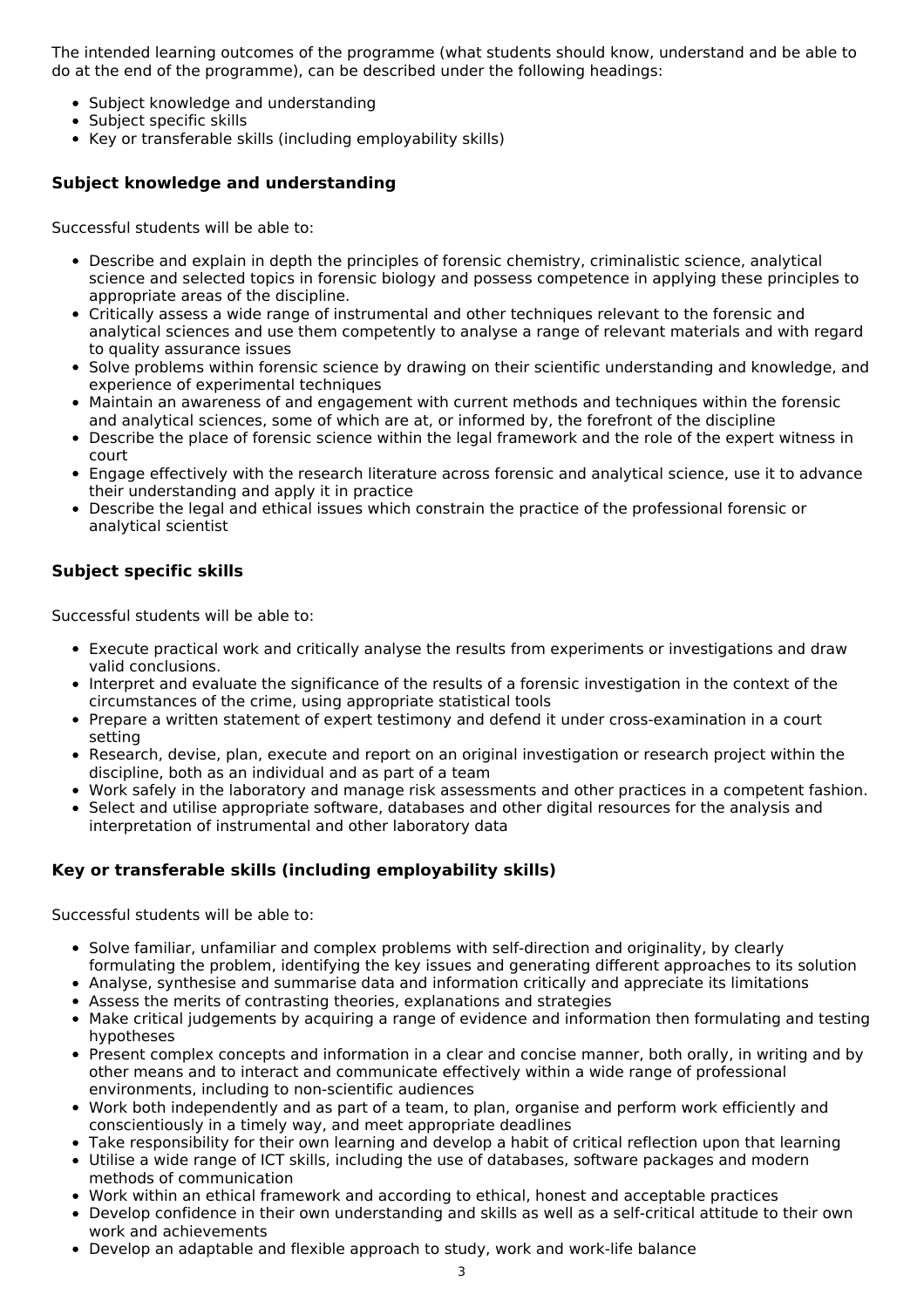• Identify and work towards targets for ongoing professional development

### **Keele Graduate attributes**

Keele University identifies attributes that characterise its graduates due to its distinctive curriculum. The Forensic Investigation and Analysis programme structure, content, delivery and intended learning outcomes are designed to enable students to develop these attributes, balancing specialist and expert knowledge with a broad outlook and independent approach. The programme is strongly aligned with the key aspects of Keele's distinctive curriculum; interdisciplinarity, sustainability, internationality and employability.

Forensic Science is inherently interdisciplinary as it utilised the principles and practices of many core sciences, including chemistry, biology, physics and statistics, and applies these to the study of physical evidence.

- Awareness of sustainability is central to the work of laboratory scientists and the forensic scientist is no exception. Forensic scientists need to ensure their organisations, facilities and practices conform to good sustainability guidelines, including the life-cycle of instrumentation, and energy and resource efficient laboratory infrastructure and practices. Analytical scientists contribute strongly to the monitoring of products and the environment to ensure the safety of living organisms and the sustainability of our environment.
- Crime is an international activity and forensic scientists across the globe collaborate and interact both in research and in professional practice.Although procedures and practices vary across legal jurisdictions, there is an increasing need to spread best practice and standardise scientific methods, continuity of evidence and evaluative processes in order to best serve the needs of criminal justice.

Forensic science graduates are first and foremost scientists, with a broad scientific knowledge and skills. They are problem-driven, experienced in calling upon the concepts, understanding and practices derived from the core sciences, to solve problems often of an investigative or analytical nature. They then have to interpret their findings and report to an educated but often non-scientific audience such as the police services or the legal profession. Such skills are appropriate and highly sought-after in most scientific occupations outside the forensic arena. In this way, this programme develops key employability skills for a broad range of scientific professions, as well as for other roles within science-based businesses and organisations.

Engagement with this programme will enable you to develop your intellectual, personal and professional capabilities. At Keele, we call these our ten Graduate Attributes and they include independent thinking, synthesizing information, creative problem solving, communicating clearly, and appreciating the social, environmental and global implications of your studies and activities. Our educational programme and learning environment is designed to help you to become a well-rounded graduate who is capable of making a positive and valued contribution in a complex and rapidly changing world, whichever spheres of life you engage in after your studies are completed.

Further information about the Keele Graduate Attributes can be found here: <http://www.keele.ac.uk/journey/>

## **6. How is the programme taught?**

Learning and teaching methods used on the programme vary according to the subject matter and level of the module and generally involve a blend of in-situ and digital approaches . They include the following:

- Lectures, including those from guest speakers from the profession
- Tutorials
- Practical laboratory classes
- Practical simulated crime scene examination (indoor and outdoor)
- Problems classes
- Oral presentations Poster presentations
- Presentation and cross-examination in a mock court setting or online
- Mini-projects
- Group/ team work Independent project work
- Literature research tasks
- Expert witness statement preparation
- Case studies
- Workshops
- Problem-based learning
- Directed reading Independent study
- Use of e-learning/the Keele Learning Environment (KLE) (Blackboard) and MS Teams

The lectures describe, explain and map out the academic content of modules as well as engendering and developing an enthusiasm for forensic and analytical science. Through examples and case studies discussed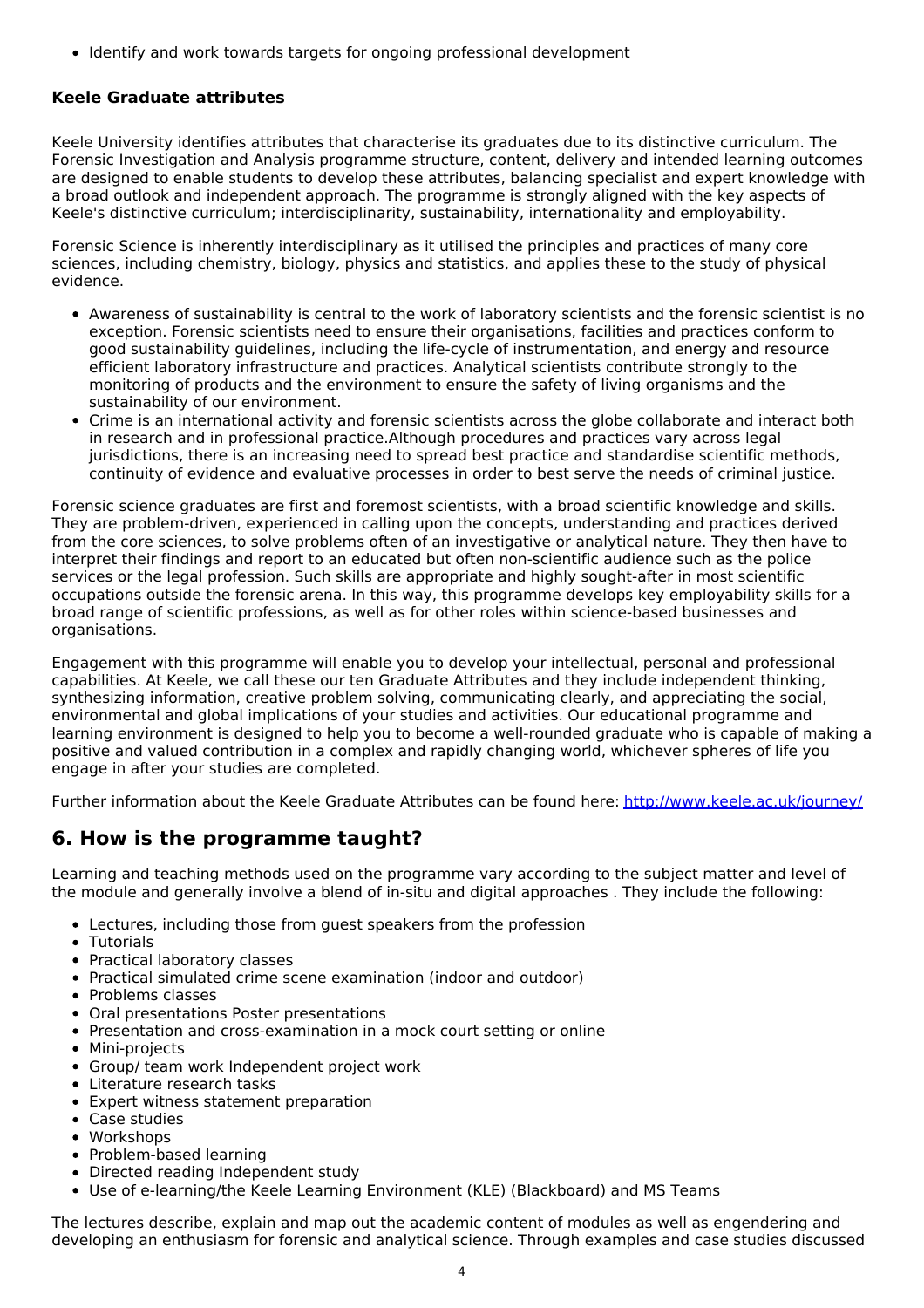in the lectures, students develop critical skills in reviewing ideas, principles and applications. Informal tutorials provide occasional small group support to material discussed in lectures and problem classes have a dual role, firstly in enabling students to apply theoretical ideas to new problems and secondly, to allow the tutor to provide formative feedback on the students' learning during these activities.

Forensic and analytical sciences are laboratory-based disciplines and practical work is closely tied to the lectures thus enabling students to gain competence and confidence in the investigation and analysis of forensic evidence, using laboratory instrumentation as well as developing a critical awareness of the range of techniques available, their capabilities and limitations. Students working in the laboratory quickly gain an understanding of health and safety issues, manage risk assessments, maintaining accurate and informative laboratory notes and working with others in a safe and productive fashion. In a similar way, through smallgroup, tutor-guided exercises and team-led investigations in indoor and outdoor simulated crime scenes, students apply the principles and procedures of crime scene investigation to novel incidents, develop practical skills and learn how to implement a forensic strategy and ensure a rigorous chain of custody.

In working with laboratory data, students develop skills and confidence in data analysis, the use of software tools and databases and in communicating the outcomes of such work in the form of reports, oral presentations and as conference posters. They will also develop skills in working within small groups of various sizes in laboratory mini-projects, CSI teams, a fieldwork exercise and a large scale team project.

In preparing expert witness statements and through the presentation and cross-examination within the mock court, students develop understanding of the place of the forensic and investigative sciences within the legal framework, the role of the expert witness in court and some of the legal and ethical issues which constrain the practice of the professional forensic scientist.

By engaging in literature research tasks and through directed reading, students will advance their own understanding of the discipline, develop critical abilities, appreciate the limitations of information and assess the merits of contrasting theories, explanations and strategies. Through working on all assignments, students will develop organisational skills, efficient working practices and the ability to meet appropriate deadlines.

Through project work, students will research, devise, plan, execute and report on an original investigation within the discipline either as an individual or as part of a team. They will work safely in the laboratory and engage in ethical, honest and acceptable practices throughout. At level 6 the team project focuses on developing these skills within the context of the research aims of the group as a whole and team members will be encouraged to engage with and support each other to facilitate the achievement of these aims. At level 7 the project work is undertaken on an individual basis with the expectation that each student will continue to develop as an independent learner, with supervisory support.

Throughout the programme students will undertake independent study that will require them to develop an adaptable and flexible approach to study, work and work-life balance. They will need to work towards identified targets for their own academic development, take responsibility for their own learning and thereby develop confidence in their own understanding and acquire a self-critical attitude to their own work and achievements. Consequently each student will develop practices which will enable them to engage with ongoing professional development throughout their careers.

All staff use the Keele Learning Environment and/or MS Teams to post learning resources for the modules on which they teach; these include lecture notes, recorded lectures and screencasts, module and laboratory handbooks, problem sheets, past exam papers, web- links to external resources, assignment briefs, assignment feedback and in some cases quizzes. Staff also use the KLE for electronic submission of work, marking and feedback and MS Teams to hold online tutorials, lectures and problem classes.

Apart from these formal activities, students are also provided with regular opportunities to talk through particular areas of difficulty, and any special learning needs they may have, with their Personal Tutors or module lecturers on a one-to-one basis.

These learning and teaching methods enable students to achieve the learning outcomes of the programme in a variety of ways.

## **7. Teaching Staff**

There are a number of additional guest lecturers from the profession who contribute either a single or a short series of lectures, workshops or practical classes across the programme in topics such as crime scene examination, fire scene investigation and forensic toxicology. The Forensic Science academic staff have expertise and interests across the forensic sciences as well in chemistry and earth sciences. Most academic staff are active researchers in the forensic, analytical and chemical sciences and many have a distinguished track record in publication, the generation of grant income, industrial collaboration and as research journal reviewers. Several staff have particular interests in the development of teaching and learning methods within forensic and chemical sciences education and some are members of and active in the professional bodies for the forensic and chemical sciences. A number of staff are Fellows of the Higher Education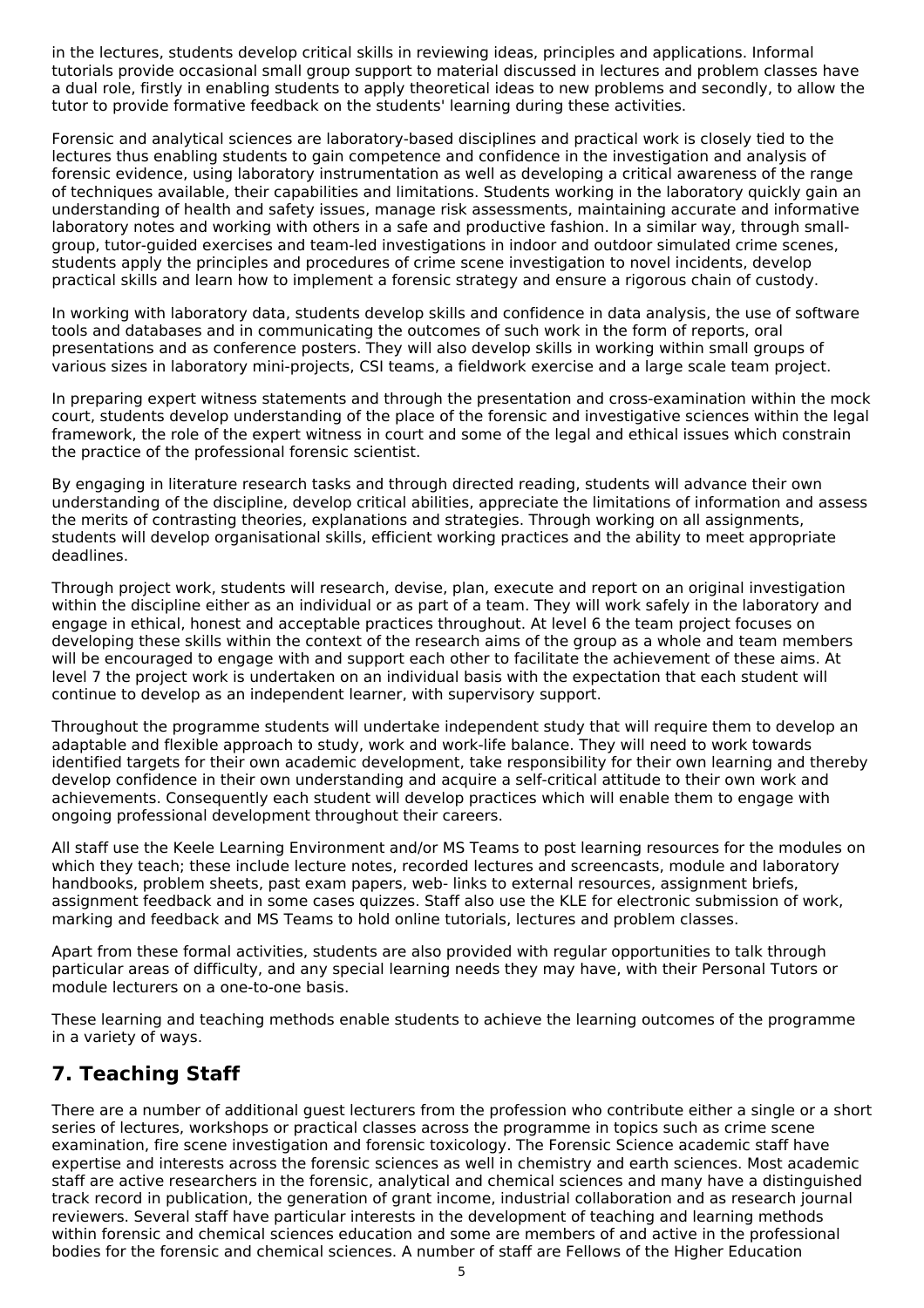Academy, have held Keele Teaching and Learning Awards and, within the School, several have been awarded the University Teaching Excellence Award. Additionally, the majority of staff contribute to widening participation and science outreach activities, and have demonstrated innovation and good practice in teaching and learning to take into account the diverse needs of all students.

The University will attempt to minimise changes to our core teaching teams, however, delivery of the programme depends on having a sufficient number of staff with the relevant expertise to ensure that the programme is taught to the appropriate academic standard.

Staff turnover, for example where key members of staff leave, fall ill or go on research leave, may result in changes to the programme's content. The University will endeavour to ensure that any impact on students is limited if such changes occur.

## **8. What is the structure of the Programme?**

The academic year runs from September to June and is divided into two semesters. The number of weeks of teaching will vary from programme to programme, but you can generally expect to attend scheduled teaching sessions between the end of September and mid-December, and from mid-January to the end of April. Our degree courses are organised into modules. Each module is usually a self-contained unit of study and each is usually assessed separately with the award of credits on the basis of 1 credit = 10 hours of student effort. An outline of the structure of the programme is provided in the tables below.

There are three types of module delivered as part of your programme. They are:

- Compulsory modules a module that you are required to study on this course;
- Optional modules these allow you some limited choice of what to study from a list of modules;
- Elective modules (Global Challenge Pathways at Level 4) a choice of modules from different subject areas within the University that count towards the overall credit requirement but not the number of subject-related credits.

A summary of the credit requirements per year is as follows, with a minimum of 90 subject credits (compulsory plus optional) required for each year.

For further information on the content of modules currently offered, including the list of elective modules, please visit: <https://www.keele.ac.uk/recordsandexams/modulecatalogue/>

| Year    | <b>Compulsory</b> | <b>Optional</b> |     | <b>Electives</b> |     |
|---------|-------------------|-----------------|-----|------------------|-----|
|         |                   | Min             | Max | Min              | Max |
| Level 4 | 105               | 0               | 15  | 0                | 15  |
| Level 5 | 120               | 0               | 0   | 0                | 0   |
| Level 6 | 120               | 0               | 0   | 0                | 0   |
| Level 7 | 120               | 0               | 0   | 0                | 0   |

The MSci Forensic and Analytical Investigation is a four-year integrated master's programme. In addition to entry at year 1, it is possible to join this programme at years 2 or 3 as long as you are currently studying for a BSc Forensic Science or a combined honours programme that includes a specialism in forensic science in the final year. If you join this programme in year 1 you will study all the compulsory modules listed below. If you join from one of the routes listed above you may not study the following modules depending on the year you transfer: year 1 modules CSC-10037, CRI-10010, FSC-10001; year 2 modules CHE-20047, CHE-20042, CHE-20063 and CHE-20077.

### **Module Lists**

### **Level 4**

At Level 4, students take 105 credits of compulsory modules. The remaining 15 credits may either be used to take a Global Challenge Pathway, an English for Academic Purposes module or the optional module listed below.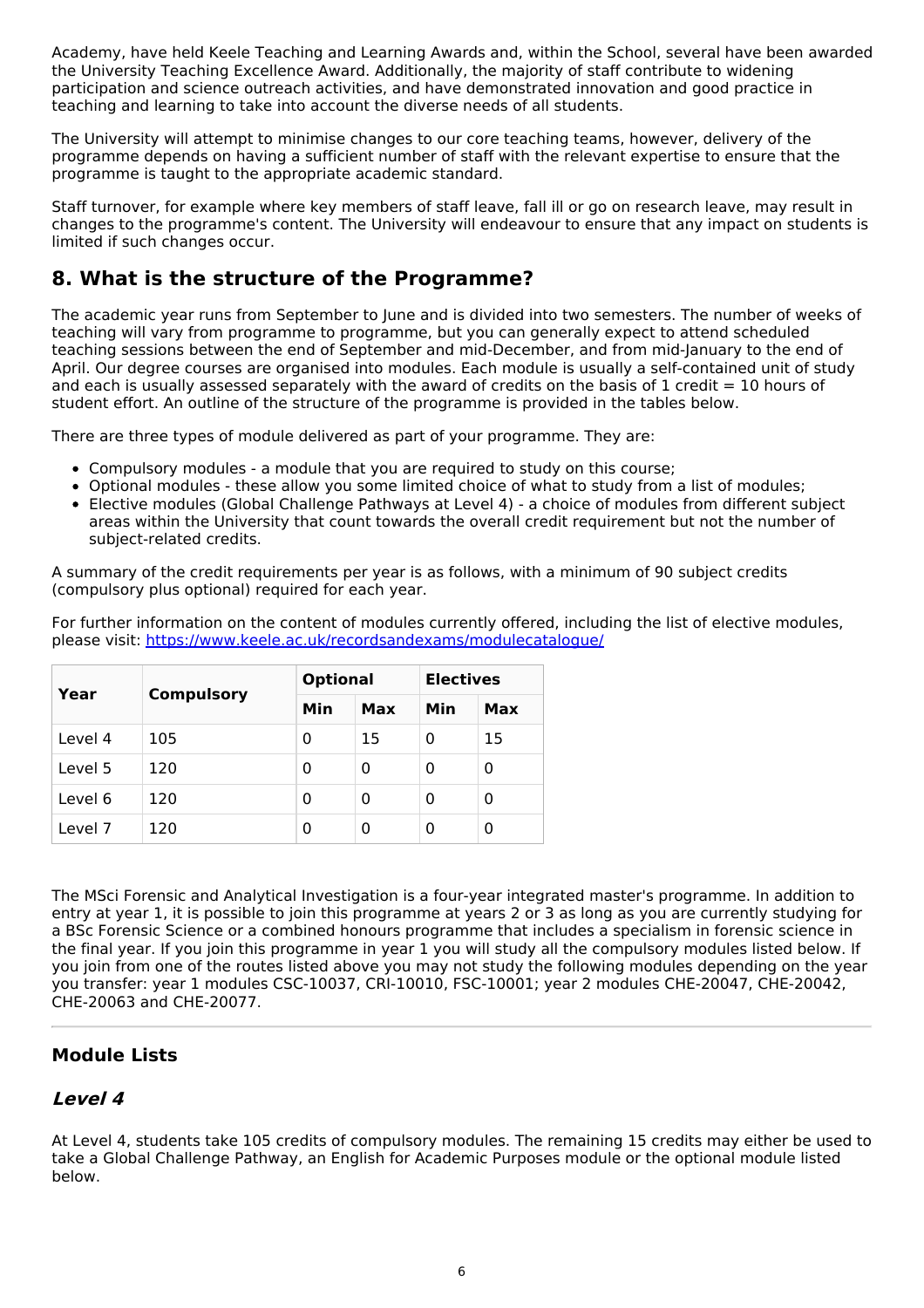| <b>Compulsory modules</b>                 | <b>Module Code</b> | <b>Credits</b> | <b>Period</b> |
|-------------------------------------------|--------------------|----------------|---------------|
| Cybercrime                                | CSC-10025          | 15             | Semester 1    |
| Forensic Science Skills and Practice      | FSC-10001          | 30             | Semester 1-2  |
| Forensic Chemistry and Analysis           | FSC-10003          | 30             | Semester 1-2  |
| Forensic Identification and Investigation | FSC-10005          | 30             | Semester 1-2  |

| <b>Optional modules</b> | <b>Module Code</b> | <b>Credits</b> | <b>Period</b> |
|-------------------------|--------------------|----------------|---------------|
| Understanding Crime     | CRI-10010          |                | Semester 1    |

#### **Additional optional modules: English for Academic Purposes**

Students who are required to take an English for Academic Purposes (EAP) module as a result of their language competency test result will be required to pick this as their first option choice. NB: students can take an EAP module only with the approval of the English Language Programme Director and are not able to take any other Language module in the same academic year.

#### **Global Challenge Pathways (GCPs) - Level 4 (year 1) students only**

Students at Level 4 in 2022/23 have the option of taking a Global Challenge Pathway, which includes one 15 credit module in each year of the degree. Global Challenge Pathways offer students the chance to fulfil an exciting, engaging route of interdisciplinary study. Choosing a pathway, students will be presented with a global issue or 'challenge' which directly relates to societal issues, needs and debates. They will be invited to take part in academic and external facing projects which address these issues, within an interdisciplinary community of students and staff. Students completing a Global Challenge Pathway will receive recognition on their degree certificate.

| <b>Digital</b><br><b>Futures</b>                    | The Digital Futures pathway offers you the opportunity to become an active contributor to<br>current debates, cutting-edge research, and projects with external partners, addressing<br>both the exciting potential and the challenges of disruptive digital transformation across<br>all spheres of life.<br>Part of a diverse and interdisciplinary pathway community, you will engage in exciting,<br>impactful collaborative project work in innovative formats. Engaged in real-world<br>scenarios, you will use digital technology and creativity to promote inclusive, empowering,<br>and sustainable change at local and global levels.<br>Module: A digital life: challenges and opportunities (GCP-10005) |
|-----------------------------------------------------|---------------------------------------------------------------------------------------------------------------------------------------------------------------------------------------------------------------------------------------------------------------------------------------------------------------------------------------------------------------------------------------------------------------------------------------------------------------------------------------------------------------------------------------------------------------------------------------------------------------------------------------------------------------------------------------------------------------------|
| <b>Climate</b><br>Change &<br><b>Sustainability</b> | Through the Climate Change & Sustainability pathway you will develop the skills,<br>understanding and drive to become agents of change to tackle climate change and wider<br>sustainability challenges.<br>You will work with international partners to explore climate change and sustainability in<br>different international contexts; lead your own projects to drive real change in your<br>communities; and be part of educating others to help achieve a more sustainable future.<br>Module: Climate Change & Sustainable Futures: Global Perspectives (GCP-<br>10009)                                                                                                                                       |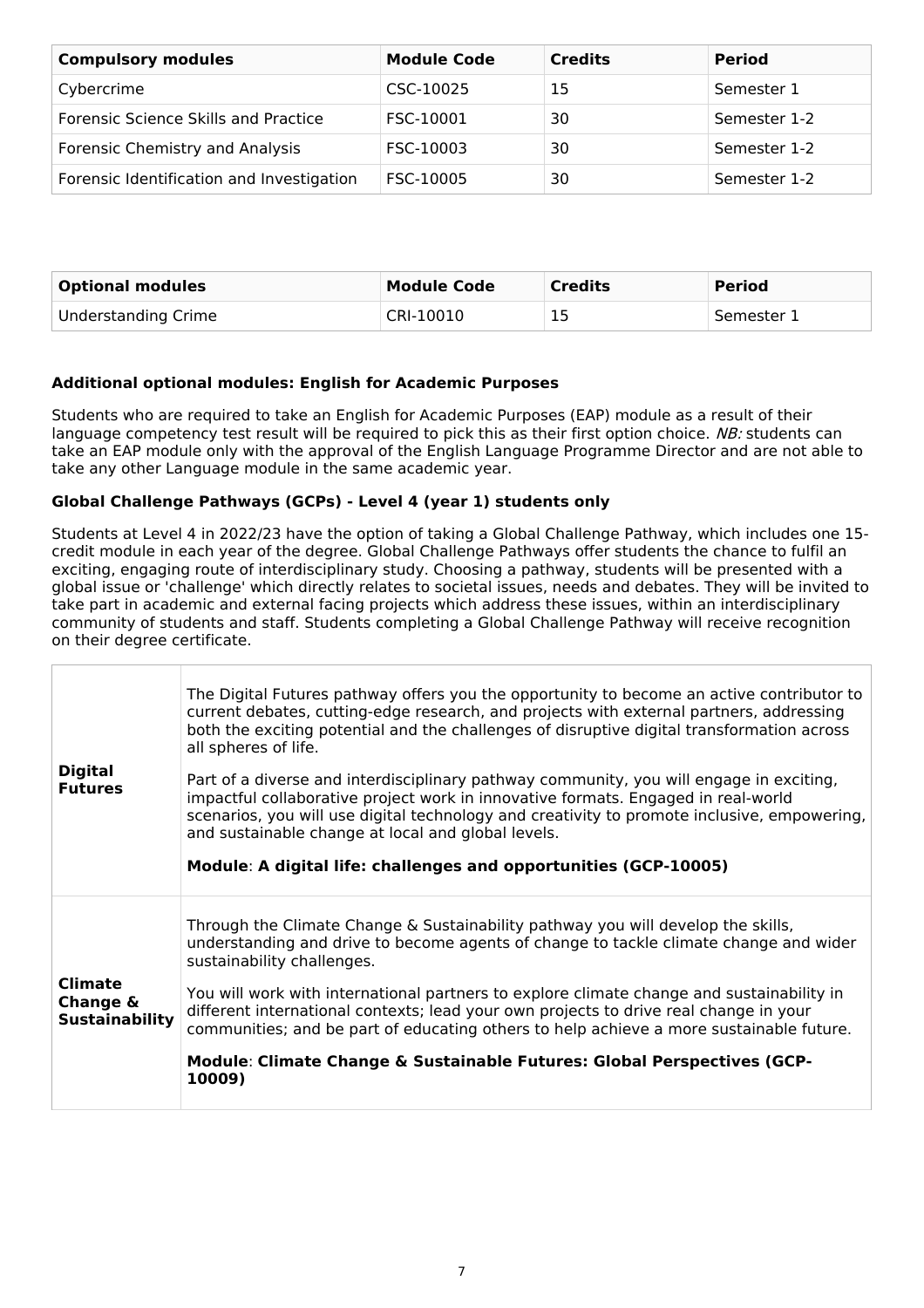| <b>Social Justice</b>                                   | Students on this pathway will embark on a reflective journey drawing upon decolonising,<br>feminist, and ethical perspectives on social justice, forging transformative outputs as<br>agents of change.<br>You will enter a dialogue with local, national, and international partners from Universities,<br>NGOs, International Human Rights Committees. You will engage with key societal<br>challenges, for example Covid 19 as a social crisis with impact on gender and racial<br>identities. The pathway will allow you to monitor and critically evaluate policies and<br>human rights treaties, and produce and disseminate digitally fluent, international and<br>sustainable project findings.<br>Module: Reflections on Social Injustices, Past and Present (GCP-10003)                                                                                                                                                                                                                                                                                                                              |
|---------------------------------------------------------|----------------------------------------------------------------------------------------------------------------------------------------------------------------------------------------------------------------------------------------------------------------------------------------------------------------------------------------------------------------------------------------------------------------------------------------------------------------------------------------------------------------------------------------------------------------------------------------------------------------------------------------------------------------------------------------------------------------------------------------------------------------------------------------------------------------------------------------------------------------------------------------------------------------------------------------------------------------------------------------------------------------------------------------------------------------------------------------------------------------|
| <b>Enterprise &amp;</b><br>the Future of<br>Work        | If we are to achieve the promise of Sustainable Development Goals, solve the climate<br>crisis and take advantage of the changes that the digital revolution provide, we need to<br>understand the power of enterprise and prepare for future contexts of work, creativity and<br>disruption.<br>Supporting you to be part of future-facing solutions, this pathway will give you the ability<br>to make judgements on the utilisation of resources, labour and capital. It will support you<br>in developing creative, original thinking, allowing you to collaborate on projects that<br>persuade and effect change, setting you up to thrive in future environments of work and<br>innovation.<br>Module: Enterprise and the Future of Work 1 (GCP-10007)                                                                                                                                                                                                                                                                                                                                                   |
| <b>Global Health</b><br><b>Challenges</b>               | By taking the global health challenge pathway you will develop solutions to improve the<br>health and quality of life for particular people and communities, engaging with these<br>groups to co-design interventions.<br>This pathway will provide you with skills that go beyond a focus on health and will allow<br>you to develop your ability to work in a team and lead change in society. The knowledge,<br>skills and work experience will complement your core degree and enhance your career<br>opportunities and graduate aspirations.<br>Module: Key concepts and challenges in global health (GCP-10001)                                                                                                                                                                                                                                                                                                                                                                                                                                                                                          |
| Languages &<br><b>Intercultural</b><br><b>Awareness</b> | By choosing modules from this pathway, will develop a practical knowledge of a specific<br>language, allowing you to graduate with an enhanced degree title, or develop skills to<br>teach English as a Foreign Language. You will meet and communicate with speakers<br>different linguistic and cultural communities, ranging from students at partner universities<br>in Japan and China, to refugees in Hanley, and develop an understanding of how<br>languages and cultures interact.<br>This pathway explores the power of language as a force both for breaking down and<br>building cultural and political barriers - words can be weapons as well as bridges. You will<br>examine how language is used, examine linguistic choices and how these impact on<br>intercultural understanding. Throughout the pathway we also examine the practice of<br>communication across cultural contexts, exploring cultural differences such as the<br>language of ethnicity and gender.<br>Modules: you will be able to select from either a Modern Language of your<br>choice OR Certificate in TESOL Level 1. |

**Level 5**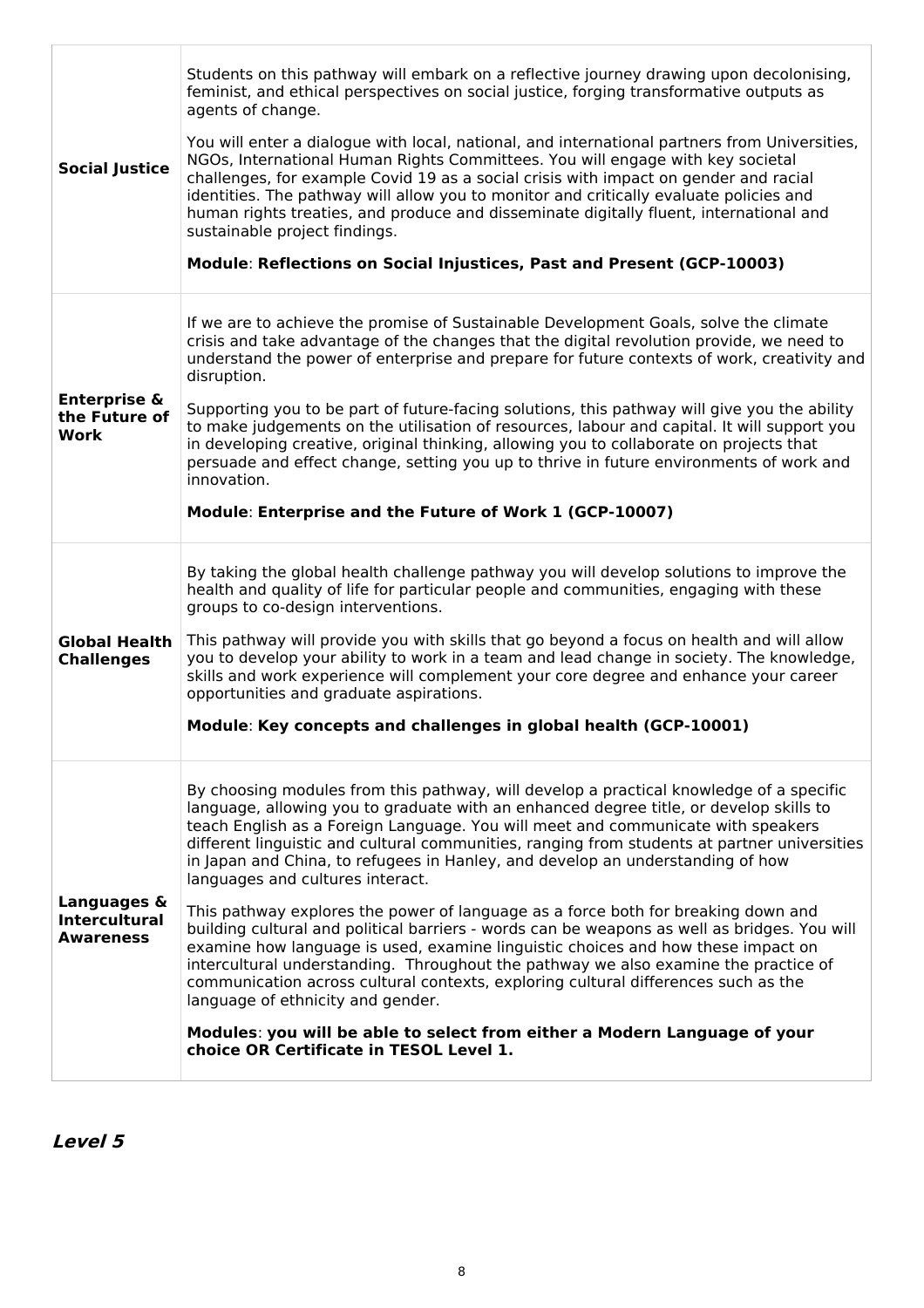| <b>Compulsory modules</b>           | <b>Module Code</b> | <b>Credits</b> | <b>Period</b> |
|-------------------------------------|--------------------|----------------|---------------|
| <b>Forensic Genetics</b>            | FSC-20003          | 15             | Semester 1    |
| Spectroscopy and Advanced Analysis  | FSC-20005          | 15             | Semester 1    |
| Counterfeits, Fakes and Forgeries   | FSC-20011          | 15             | Semester 1    |
| Forensic Anthropology and Taphonomy | FSC-20007          | 30             | Semester 1-2  |
| <b>Criminalistic Methods</b>        | FSC-20001          | 15             | Semester 2    |
| Drugs of Abuse                      | FSC-20009          | 15             | Semester 2    |
| <b>Digital Forensics</b>            | FSC-20013          | 15             | Semester 2    |

## **Level 6**

| <b>Compulsory modules</b>                                  | <b>Module Code</b> | <b>Credits</b> | <b>Period</b> |
|------------------------------------------------------------|--------------------|----------------|---------------|
| Evaluation of evidence, explosives and<br>arson            | FSC-30007          | 15             | Semester 1    |
| <b>Advanced Topics in Forensic Analysis</b>                | FSC-30019          | 15             | Semester 1    |
| Interpretation, Evaluation and<br>Presentation of Evidence | FSC-30005          | 30             | Semester 1-2  |
| <b>Forensic Dissertation</b>                               | FSC-30009          | 15             | Semester 1-2  |
| Forensic Science Team Research Project -<br>ISP            | FSC-30015          | 15             | Semester 1-2  |
| Forensic Geoscience                                        | FSC-30013          | 15             | Semester 2    |
| <b>Forensic Toxicology</b>                                 | FSC-30017          | 15             | Semester 2    |

## **Level 7**

| <b>Compulsory modules</b>                                 | <b>Module Code</b> | <b>Credits</b> | <b>Period</b> |
|-----------------------------------------------------------|--------------------|----------------|---------------|
| Analytical Science: Principles and Practice   FSC-40003   |                    | 30             | Semester 1    |
| Research Skills for Analytical Science                    | FSC-40009          | 15             | Semester 1    |
| MSci Independent Project                                  | FSC-40011          | 60             | Semester 1-2  |
| Forensic Evidence: At the crime scene<br>and in the court | FSC-40007          | 15             | Semester 2    |

## **9. Final and intermediate awards**

Credits required for each level of academic award are as follows: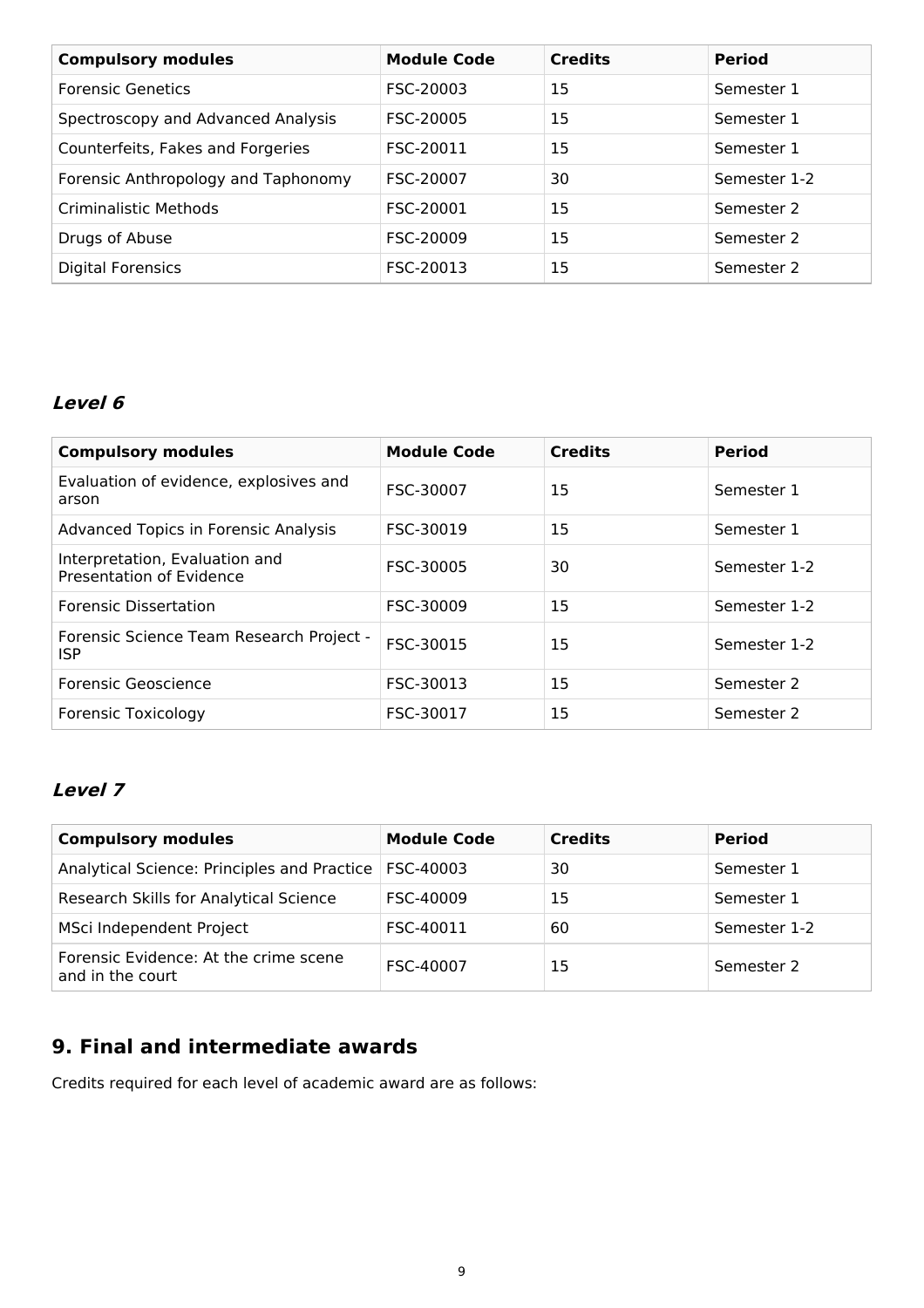| <b>Master in Science</b><br>(MSci): Forensic<br>and Analytical<br>Investigation | 480<br>credits | You will require at least 120 credits at levels 4, 5, 6 and 7.<br>You must accumulate at least 360 credits in Forensic and Analytical<br>Investigation (out of 480 credits overall) to graduate with a named single<br>honours degree in Forensic and Analytical Investigation.                                                                                                                                                                                                                                                                                                                                  |
|---------------------------------------------------------------------------------|----------------|------------------------------------------------------------------------------------------------------------------------------------------------------------------------------------------------------------------------------------------------------------------------------------------------------------------------------------------------------------------------------------------------------------------------------------------------------------------------------------------------------------------------------------------------------------------------------------------------------------------|
| <b>BSc (Hons)</b><br><b>Forensic Science</b>                                    | 360<br>credits | Students require at least 120 credits at Levels 4, 5 and 6 from both<br>compulsory and approved Forensic Science modules as well as any elective<br>modules taken.                                                                                                                                                                                                                                                                                                                                                                                                                                               |
| <b>BSc (Hons)</b><br><b>Forensic Science</b><br>with a second<br>subject        | 360<br>credits | Students require at least 120 credits at Level 4, 5 and 6 or higher.<br><b>Combined Honours:</b><br>A minimum of 135 credits in each Principal Subject (270 credits in total),<br>with at least 45 credits at each level of study (Levels 4, 5 and 6) in each of<br>two Principal Subjects (90 credits per year). Your degree title will be Xand<br>Y (e.g. 'Forensic Science and Chemistry').<br>If you choose to study one Principal subject in your final year of study a<br>minimum of 90 credits in that subject is required. Your degree title will be X<br>with Y (e.g. Forensic Science with Chemistry). |
| Diploma in Higher<br><b>Education</b>                                           | 240<br>credits | You will require at least 120 credits at level 4 or higher and at least 120<br>credits at level 5 or higher                                                                                                                                                                                                                                                                                                                                                                                                                                                                                                      |
| Certificate in<br><b>Higher Education</b>                                       | 120<br>credits | You will require at least 120 credits at level 4 or higher                                                                                                                                                                                                                                                                                                                                                                                                                                                                                                                                                       |

**MSci Forensic and Analytical Investigation with International Year:** in addition to the above students must pass a module covering the international year in order to graduate with a named degree in Forensic and Analytical Investigation with international year. Students who do not complete, or fail the international year, will be transferred to the four-year Forensic and Analytical Investigation programme.

## **10. How is the Programme Assessed?**

The wide variety of assessment methods used on this programme at Keele reflects the broad range of knowledge and skills that are developed as you progress through the degree programme. Teaching staff pay particular attention to specifying clear assessment criteria and providing timely, regular and constructive feedback that helps to clarify things you did not understand and helps you to improve your performance. The following list is representative of the variety of assessment methods used on your programme:

- **Class tests** assess the understanding of concepts and the application of theories to solve familiar and unfamiliar problems. They also allow students to experience time-constrained assessment as well as acting to provide feedback on their progress
- **End of module examinations, open book assessments and case work portfolios** test the ability of the student to describe, explain, and critically discuss the principles of forensic chemistry, criminalistic science, analytical science and selected topics in forensic biology and to demonstrate competence in applying these principles to applications and to solve problems from appropriate areas of the discipline
- **Problems sheets** and **data analysis exercises** assess the student's skills in solving numerical and other problems within forensic science by drawing on their scientific understanding and knowledge, and experience of experimental techniques

Throughout the extensive laboratory and other practical work in this programme, many types of assessment are utilised to achieve the learning outcomes.

**Laboratory diaries** (notebooks) are used to communicate the results of work accurately and reliably and to encourage good working practice, including managing risk assessments and following safe working practices. Together with **laboratory proformas**, they allow students to demonstrate their skills in the critical analysis and interpretation of data, test the uncertainty in knowledge and show the ability to draw valid conclusions from their work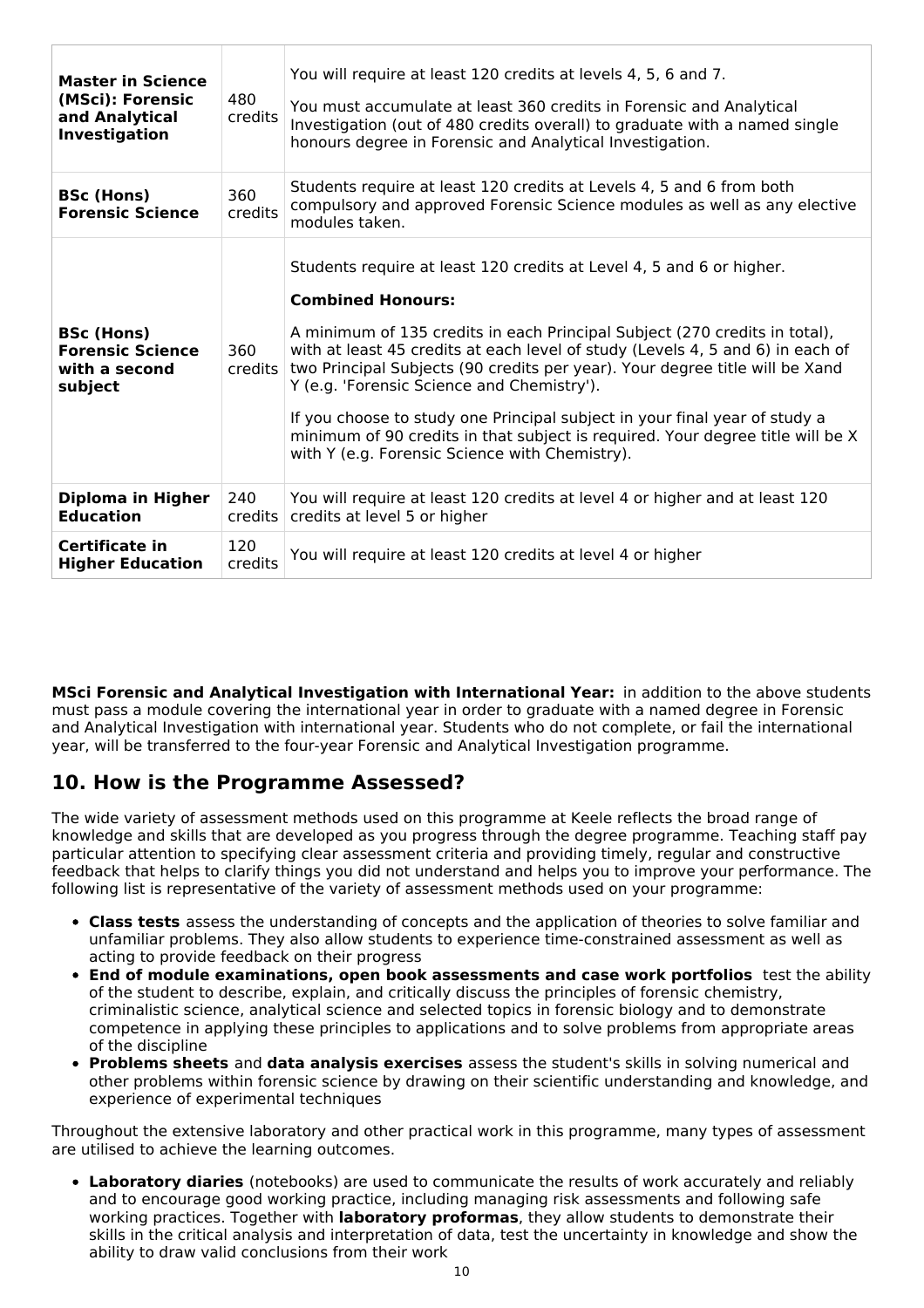- **Laboratory reports** communicate the execution of practical work, the ability to describe the results of work accurately and reliably, with structured and coherent arguments and to enable students to evaluate the outcomes of data analysis in a critical fashion
- **Court expert witness statements** enable students to prepare a written statement of expert testimony and to understand the place of forensic science within the legal framework and the role of the expert witness in court. These reports test the student's ability to interpret and evaluate the significance of the results of a forensic investigation in the context of the circumstances of the crime, using appropriate statistical tools
- **Oral presentations, digital presentations** and **poster presentations** demonstrate the ability of the student to present complex concepts and information in a clear and concise manner, to interact and communicate effectively to a wide range of professional environments, including to both scientific and non-scientific audiences
- **Crime scene investigation** and **strategic forensic reports** enable students to apply the principles and procedures for crime scene investigation to a scenario, to critically review data and outcomes in light of the chain of custody for evidence and the appropriate forensic strategy, to make critical judgments and to present in a clear and concise manner
- **Essays** and the production of **technical leaflets** enable students to analyse, synthesise and summarise data and information critically, to appreciate its limitations, to assess the merits of contrasting theories, explanations and strategies and to present, in writing, complex concepts and information in a clear and concise manner
- **Dissertation and research paper** / **literature** / **critical reviews** enable the student to demonstrate their effective engagement with the research literature across forensic and analytical science and use it to advance their understanding. In this way, the assessment may test their awareness of, and engagement with, current methods and techniques within the forensic and analytical sciences, some of which are at, or informed by, the forefront of the discipline. The assessment enables the student to present complex concepts and information in a clear and concise manner in writing, and to communicate effectively to a wide range of scientific and professional environments
- **Project plans, team project interviews** and **viva examinations** test the student's skills in working both independently and as part of a team, in planning, organising and carrying out practical and other work efficiently, including making appropriate ethical assessments, and meeting appropriate deadlines
- **Project reports** demonstrate how the student has taken responsibility for their own learning, has critically assessed a wide range of techniques and methodologies relevant to the forensic and analytical sciences and used them competently to analyse relevant materials and has selected and utilised appropriate software, databases and other digital resources for the analysis and interpretation of laboratory data. The report also tests the student's achievement in presenting complex concepts and information in a clear and concise manner in writing and communicating effectively to a scientific audience
- **Presentation and cross-examination** assessments test the student's ability to interpret and evaluate the significance of the results of a forensic investigation in the context of the circumstances of the crime, to demonstrate their understanding of the place of forensic science within the legal framework and the role of the expert witness in court and test their ability to defend a written witness statement under cross-examination in a court setting

Through working on a diverse range of assessments, linked to a curriculum that is in its latter stages closely based around the professional forensic science context, the student will demonstrate confidence in their own understanding and skills as well as a self-critical attitude to their own work and achievements, an adaptable and flexible approach to study, work and work-life balance and the ability to identify and work towards targets for ongoing professional development.

Marks are awarded for summative assessments designed to assess your achievement of learning outcomes. You will also be assessed formatively to enable you to monitor your own progress and to assist staff in identifying and addressing any specific learning needs. Feedback, including guidance on how you can improve the quality of your work, is also provided on all summative assessments within three working weeks of submission, unless there are compelling circumstances that make this impossible, and more informally in the course of tutorial and seminar discussions.

Although there are some explicit formal exercises providing formative assessment throughout the programme, the majority of formative assessment and feedback is generated informally through a variety of tutor-led activities. For example:

- Tutor-led comments on the work in the laboratory notebook or on calculations encountered in data analysis during laboratory classes
- Tutor feedback and advice on calculations undertaken during problems classes
- $\bullet$ Tutor-led discussions on project plans, literature reviews and project results during viva interviews
- Written formative feedback on non-summative laboratory work  $\bullet$
- $\bullet$ Written formative feedback provided from the tutor reading a draft of a major piece of work such as the dissertation or a project report

## **11. Contact Time and Expected Workload**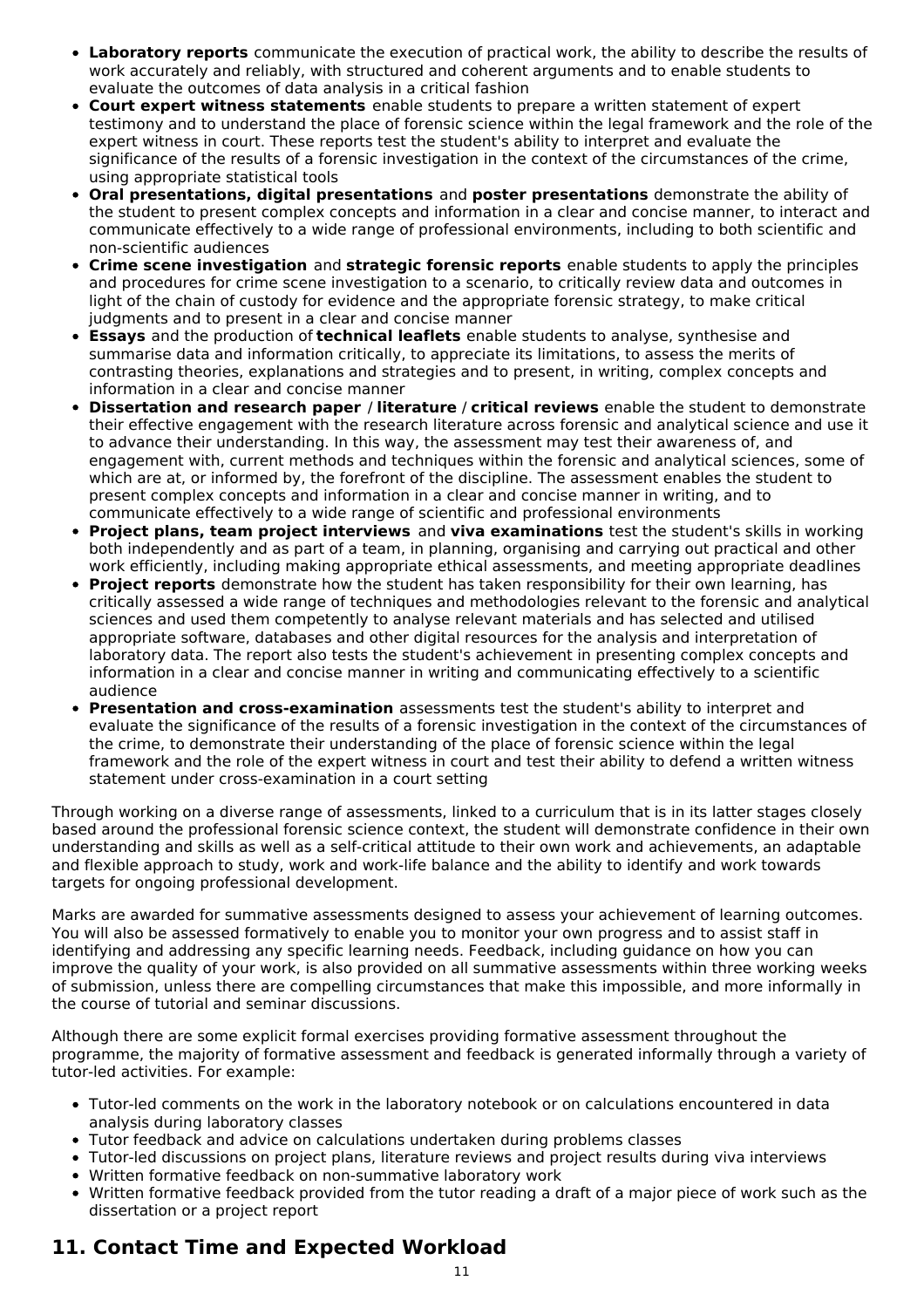This contact time measure is intended to provide you with an indication of the type of activity you are likely to undertake during this programme. The data is compiled based on module choices and learning patterns of students on similar programmes in previous years. Every effort is made to ensure this data is a realistic representation of what you are likely to experience, but changes to programmes, teaching methods and assessment methods mean this data is representative and not specific.

Undergraduate courses at Keele contain an element of module choice; therefore, individual students will experience a different mix of contact time and assessment types dependent upon their own individual choice of modules. The figures below are an example of activities that a student may expect on your chosen course by year stage of study. Contact time includes scheduled activities such as: lecture, seminar, tutorial, project supervision, demonstration, practical classes and labs, supervised time in labs/workshop, fieldwork and external visits. The figures are based on 1,200 hours of student effort each year for full-time students.

### **Activity**

|                     | <b>Scheduled learning and teaching</b><br>activities | <b>Guided independent</b><br><b>Study</b> | <b>Placements</b> |
|---------------------|------------------------------------------------------|-------------------------------------------|-------------------|
| Year 1 (Level<br>4) | 24%                                                  | 76%                                       | 0%                |
| Year 2 (Level<br>5) | 26%                                                  | 74%                                       | 0%                |
| Year 3 (Level<br>6) | 23%                                                  | 77%                                       | 0%                |
| Year 4 (Level<br>7) | 28%                                                  | 72%                                       | 0%                |

## **12. Accreditation**

This programme carries full accreditation status from The Chartered Society of Forensic Sciences. Further details on the accreditation requirements for these programmes can be found on the society web page below.

The Chartered Society of Forensic Sciences accreditation web page: <http://www.csofs.org/Accreditation>

## **13. University Regulations**

The University Regulations form the framework for learning, teaching and assessment and other aspects of the student experience. Further information about the University Regulations can be found at: <http://www.keele.ac.uk/student-agreement/>

If this programme has any exemptions, variations or additions to the University Regulations these will be detailed in an Annex at the end of this document titled 'Programme-specific regulations'.

## **14. Other Learning Opportunities**

### **Study abroad (semester)**

Students on the programme have the potential opportunity to spend a semester abroad in their second year studying at one of Keele's international partner universities.

Exactly which countries are available depends on the student's choice of degree subjects. An indicative list of countries is on the website (<http://www.keele.ac.uk/studyabroad/partneruniversities/>); however this does not guarantee the availability of study in a specific country as this is subject to the University's application process for studying abroad.

No additional tuition fees are payable for a single semester studying abroad but students do have to bear the costs of travelling to and from their destination university, accommodation, food and personal costs. Depending on the destination they are studying at additional costs may include visas, study permits, residence permits, and compulsory health checks. Students should expect the total costs of studying abroad to be greater than if they study in the UK, information is made available from the Global Education Team throughout the process, as costs will vary depending on destination.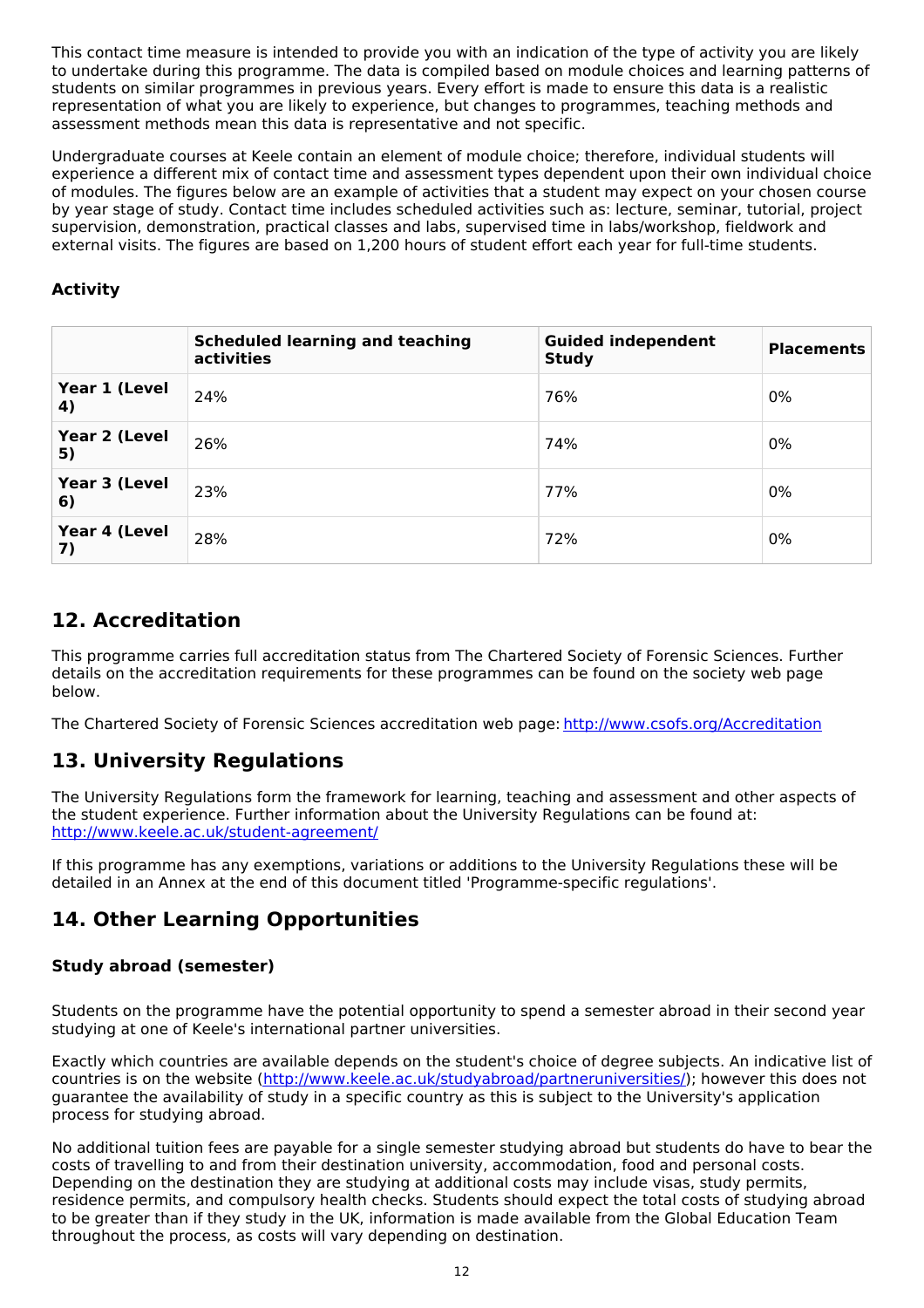Whilst students are studying abroad any Student Finance eligibility will continue, where applicable students may be eligible for specific travel or disability grants. Students who meet external eligibility criteria may be eligible for grants as part of this programme. Students studying outside of this programme may be eligible for income dependent bursaries at Keele. Students travel on a comprehensive Keele University insurance plan, for which there are currently no additional charges. Some governments and/or universities require additional compulsory health coverage plans; costs for this will be advised during the application process.

### **Study Abroad (International Year)**

A summary of the International Year, which is a potential option for students after completion of year 2 (Level 5), is provided in the Annex for the International Year.

## **15. Additional Costs**

| <b>Activity</b>                                                                                                                                                                                                                                                                                                                                                                                                                                                                                                                                                                      | <b>Estimated</b><br>Cost |
|--------------------------------------------------------------------------------------------------------------------------------------------------------------------------------------------------------------------------------------------------------------------------------------------------------------------------------------------------------------------------------------------------------------------------------------------------------------------------------------------------------------------------------------------------------------------------------------|--------------------------|
| Equipment - All PPE equipment (laboratory coats and glasses) are provided by the School at<br>no cost to the student. Students will be required to have two laboratory notebooks, these are<br>provided at no cost to the student in the induction session and can be used for multiple<br>modules/years. Replacement items are available from the School Stores, the 2020/21 price for<br>these are listed below:                                                                                                                                                                   |                          |
| Laboratory Book - £1.50 Laboratory Glasses - £2.00 Laboratory Coat - £10                                                                                                                                                                                                                                                                                                                                                                                                                                                                                                             | £60                      |
| Students will be required to supply appropriate writing equipment but this would be a minimal<br>(<£10) cost. All core textbooks are available in the main University Library. To increase the<br>availability of these resources, eBooks are also purchased alongside the printed text where<br>available; these can be accessed through the University Library Catalogue. Additional costs<br>may be incurred if the student wishes to purchase any book for themselves. In general we<br>only recommend they purchase the core textbook which is available for approximately £50. |                          |

These costs have been forecast by the University as accurately as possible but may be subject to change as a result of factors outside of our control (for example, increase in costs for external services). Forecast costs are reviewed on an annual basis to ensure they remain representative. Where additional costs are in direct control of the University we will ensure increases do not exceed 5%.

As to be expected there will be additional costs for inter-library loans and potential overdue library fines, print and graduation. We do not anticipate any further costs for this programme.

## **16. Annex - International Year**

#### **Forensic Science with International Year**

#### **International Year Programme**

Students registered for Forensic and Analytical Investigation programme may either be admitted for or apply to transfer during their period of study at Level 5 to the International Year programme, providing that they meet the progression criteria outlined in this document. Students accepted onto the International Year programme will have an extra year of study at an international partner institution after they have completed Year 2 (Level 5) at Keele.

Students who successfully complete both the second year (Level 5) and the International Year will be permitted to progress to Level 6. Students who fail to satisfy the examiners in respect of the International Year will normally revert to the MSci Forensic and Analytical Investigation and progress to Level 6 on that basis. The failure will be recorded on the student's final transcript.

Study at Level 4, Level 5, Level 6 and Level 7 will be as per the main body of this document. The additional detail contained in this annex will pertain solely to students registered for 'Forensic and Analytical Investigation with International Year'.

#### **International Year Programme Aims**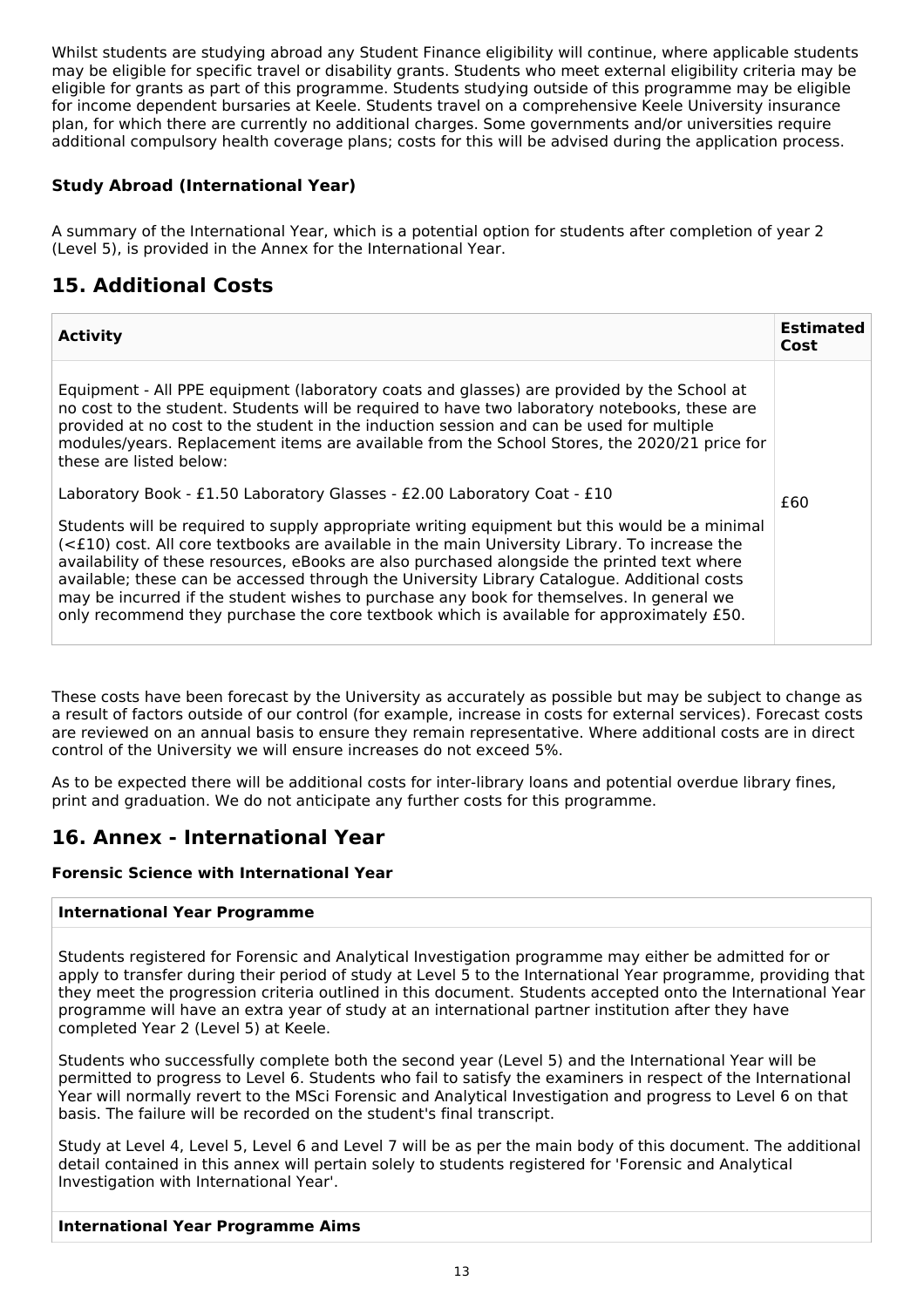In addition to the programme aims specified in the main body of this document, the international year programme of study aims to provide students with:

- 1. Personal development as a student and a researcher with an appreciation of the international dimension of their subject
- 2. Experience of a different culture, academically, professionally and socially

#### **Entry Requirements for the International Year**

Students may apply to the 5-year programme during Level 5. Admission to the International Year is subject to successful application, interview and references from appropriate staff.

The criteria to be applied are:

- Academic Performance (an average of 55% across all modules at Level 5 is required. Students with up to 15 credits of re-assessment who meet the 55% requirement may progress to the International Year. Where no Semester 1 marks have been awarded performance in 1st year marks and ongoing 2nd year assessments are taken into account)
- General Aptitude (to be demonstrated by application for study abroad, interview during the 2nd semester of year 2 (Level 5), and by recommendation of the student's personal tutor, 1st and 2nd year tutors and programme director)

#### **Student Support**

Students will be supported whilst on the International Year via the following methods:

- Phone or Skype conversations with Study Abroad tutor, in line with recommended Personal Tutoring meeting points.
- Support from the University's Global Education Team

#### **Learning Outcomes**

In addition to the learning outcomes specified in the main text of the Programme Specification, students who complete a Keele undergraduate programme with International Year will be able to:

- 1. Describe, discuss and reflect upon the cultural and international differences and similarities of different learning environments
- 2. Discuss the benefits and challenges of global citizenship and internationalisation
- 3. Explain how their perspective on their academic discipline has been influenced by locating it within an international setting.
- 4. Reflect upon the international nature of crime and describe and discuss differences between investigative approaches taken in different countries.
- 5. Evaluate the merits and limitations of the different approaches taken to investigating crime in different countries.
- 6. Apply their experiences abroad to the specific graduate attributes associated with their Forensic Science degree.

These learning outcomes will all be assessed by the submission of a satisfactory individual learning agreement, the successful completion of assessments at the partner institution and the submission of the reflective portfolio element of the international year module.

#### **Regulations**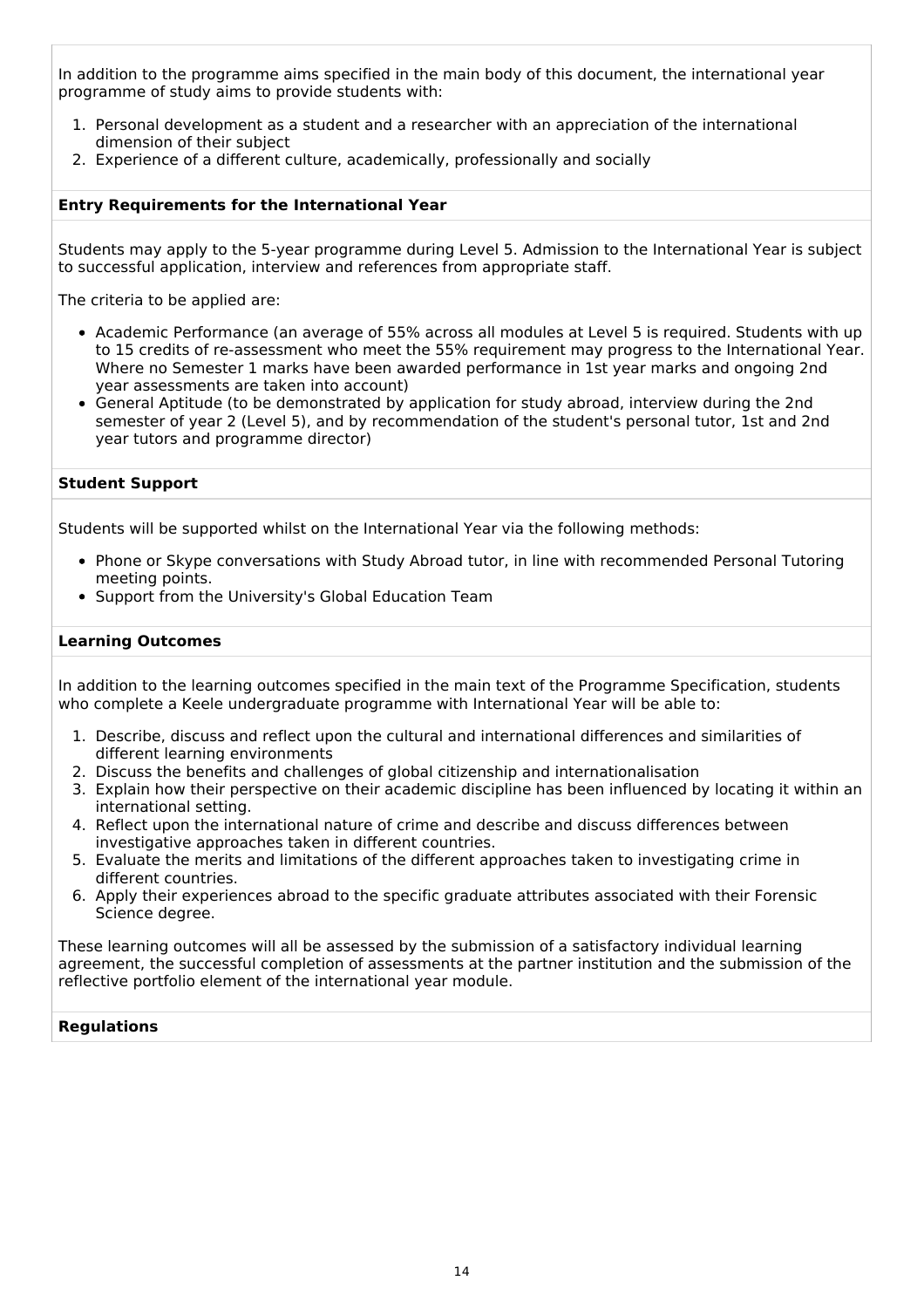Students registered for the International Year are subject to the programme-specific regulations (if any) and the University regulations. In addition, during the International Year, the following regulations will apply:

Students undertaking the International Year must complete 120 credits, which must comprise at least 40% in the student's discipline area.

This may impact on your choice of modules to study, for example you will have to choose certain modules to ensure you have the discipline specific credits required.

Students are barred from studying any module with significant overlap to the Level 6 modules they will study on their return. Significant overlap with Level 5 modules previously studied should also be avoided.

#### **Additional costs for the International Year**

Tuition fees for students on the International Year will be charged at 15% of the annual tuition fees for that year of study, as set out in Section 1. The International Year can be included in your Student Finance allocation, to find out more about your personal eligibility see: [www.gov.uk](http://www.gov.uk/)

Students will have to bear the costs of travelling to and from their destination university, accommodation, food and personal costs. Depending on the destination they are studying at additional costs may include visas, study permits, residence permits, and compulsory health checks. Students should expect the total costs of studying abroad be greater than if they study in the UK, information is made available from the Global Education Team throughout the process, as costs will vary depending on destination.

Students who meet external eligibility criteria may be eligible for grants as part of this programme. Students studying outside of this programme may be eligible income dependent bursaries at Keele.

Students travel on a comprehensive Keele University insurance plan, for which there are currently no additional charges. Some Governments and/or universities require additional compulsory health coverage plans; costs for this will be advised during the application process.

## **17. Annex - Programme-specific regulations**

#### **Programme Regulations: MSci Forensic and Analytical Investigation**

| <b>Final Award and Award Titles</b> | MSci Forensic and Analytical Investigation<br>MSci Forensic and Analytical Investigation with International Year |  |
|-------------------------------------|------------------------------------------------------------------------------------------------------------------|--|
| <b>Intermediate Award(s)</b>        | <b>BSC Honours</b><br>Diploma in Higher Education<br>Certificate in Higher Education                             |  |
| <b>Last modified</b>                | January 2022                                                                                                     |  |
| <b>Programme Specification</b>      | https://www.keele.ac.uk/ga/programmespecifications                                                               |  |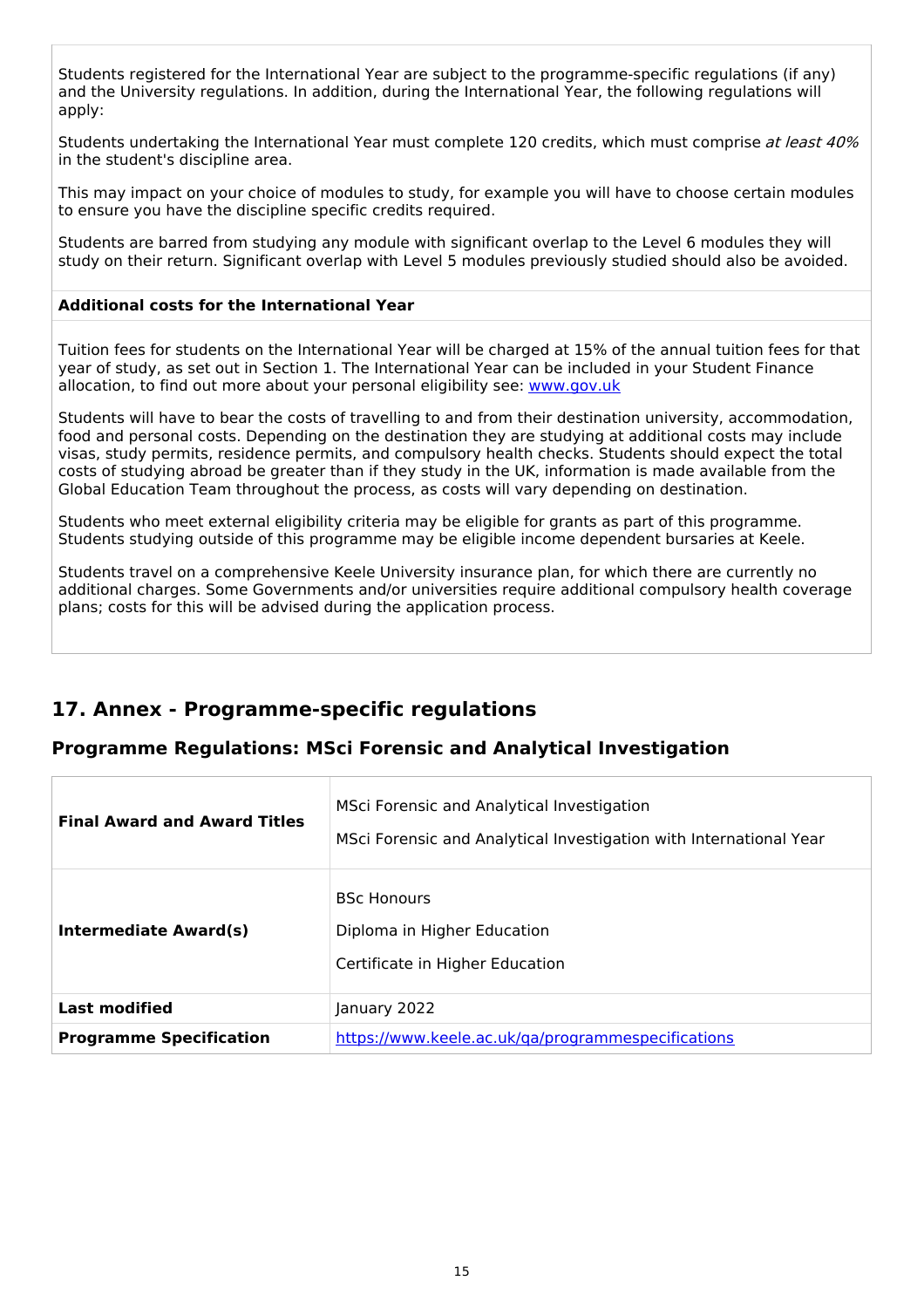The University's Academic Regulations which can be found on the Keele University website [\(https://www.keele.ac.uk/regulations/](https://www.keele.ac.uk/regulations/)[\)\[1\]](https://scims-api.keele.ac.uk/#_ftn1) apply to and regulate the programme, other than in instances where the specific programme regulations listed below over-ride them. These programme regulations list:

- **Exemptions which are characterised by the omission of the relevant regulation.**
- Variations which are characterised by the replacement of part of the regulation with alternative wording.
- Additional Requirements which set out what additional rules that apply to students in relation to this programme.

The following **exemptions, variations** and **additional requirements** to the University regulations have been checked by Academic Services and have been approved by the Faculty Education Committee.

#### **Additional Requirements**

The programme requirements listed below are in addition to the University's Academic Regulations:

#### **Additional requirement 1: Progression criteria**

The progression criteria are given in section 10.1 of University Regulation C6: <https://www.keele.ac.uk/regulations/regulationc6/#C6.10>

"10.1 To progress from FHEQ Level 5 of a BSc/Integrated Master's Degree to FHEQ Level 6 of the Integrated Master's Degree a student must:

a) satisfy the normal requirements for progression from FHEQ Level 5 to FHEQ Level 6 as set out in Regulation C3.11.3 and:

b) normally obtain an average of at least 50% across all FHEQ Level 5 modules **unless otherwise specified in the course regulations."**

For the MSci Forensic and Analytical Investigation this progression criterion requires:

"A mean mark of at least **55%** across all level 5 modules. Those with an average between 50% and 55% will be considered on the basis of their individual mark profile across all modules and may, on this basis, be allowed to progress to MSci."

"10.2 To progress from FHEQ Level 6 to FHEQ Level 7 a student must at least satisfy the requirements under Regulation C3 for the award of an Honours Degree in the Lower Second Class Honours category."

10.3 Any student who fails to satisfy the requirements in 10.2 above shall revert to Honours Degree candidature and be considered for the award of an Honours Degree under the provisions of Regulation C3. The honours degree award title shall be such as is specified in the relevant programme specification."

**(International students only)** Due to UK Home Office Visa (UKVI) restrictions, students who enrol on an integrated master's programme are not able to transfer to an alternative programme without the change meeting UKVI requirements. Where students wish to take an exit award of a Bachelor's Degree at the level 6 boards they are able to do so, but it is recommended to speak with Immigration Compliance and Support (visa@keele.ac.uk) before taking this option as this affects current and future Visa options.

All other students who are considering a course change or find themselves in circumstances where they need to change will need to speak to Immigration Compliance and Support (Student Services Centre) (visa@keele.ac.uk) first to check eligibility and review the consequences of the transfer and the timings of a new Visa application from outside the UK.

#### **Additional requirement 2: International Year option**